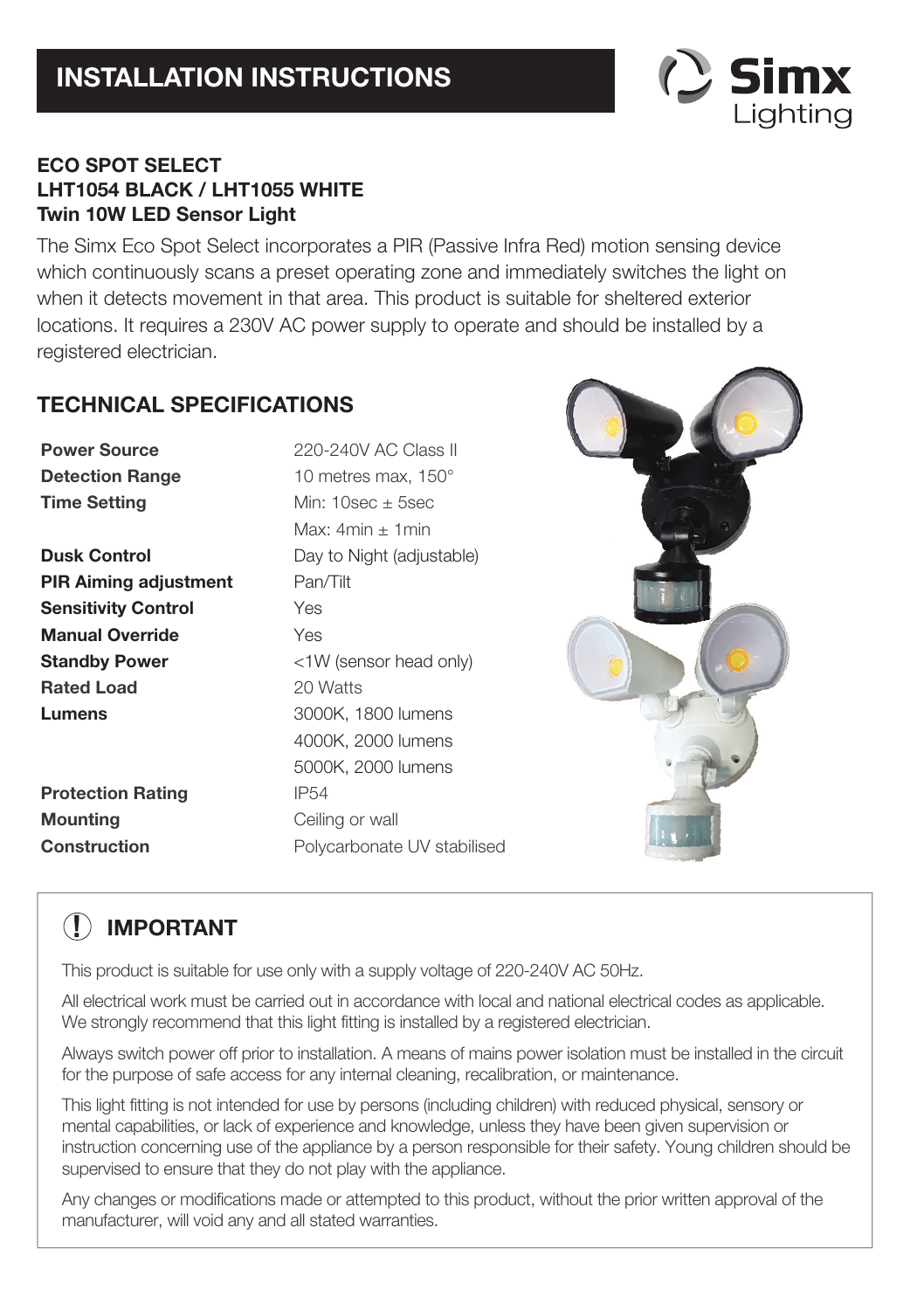#### **BEFORE YOU START**

#### **Please read all the instructions prior to installation.**

The Eco Spot Select should be wired to its own light switch. Do not interconnect with other lights on the same switch. An earth connection must be used for electrical safety.

To achieve best results, please consider the following points:

Eco Spot Select should be mounted 1.8 to 2.5 metres above the ground.

To avoid false triggering, the sensor should be directed away from heat sources such as barbecues, air con, flue vents etc.

Do not aim towards reflective surfaces such as smooth white walls, swimming pools, etc.

Before selecting a place to install your Eco Spot Select, note that movement across the scan area is more effective than movement directly toward or away from the sensor.

#### **INSTALLATION**

#### **We strongly recommend this light fitting is installed by a registered electrician**

Switch off the power supply before commencing any electrical work.

Unscrew the fixing cover screws and remove the rear cover.

Use the rear cover to mark the position of screw holes onto mounting surface.

Drill the wall to depth of about 4 cm and fit the wall plugs (supplied).

Care should be taken to avoid drilling or screwing into concealed electrical wiring/plumbing.

Push the cable through the cable gland. Affix the back of the housing to the mounting surface with mounting wall screws.

Connect the power cables to the terminal block securely (refer to Fig. 1). Refit the terminal block and cable anchorage. Select lamp colour from internal dip switch (refer to Fig. 2).

Reattach and screw securely the cover to the base. Ensure cables are not pinched in closing the unit.

Reconnect mains power.

Test circuit and setup PIR settings (see below).

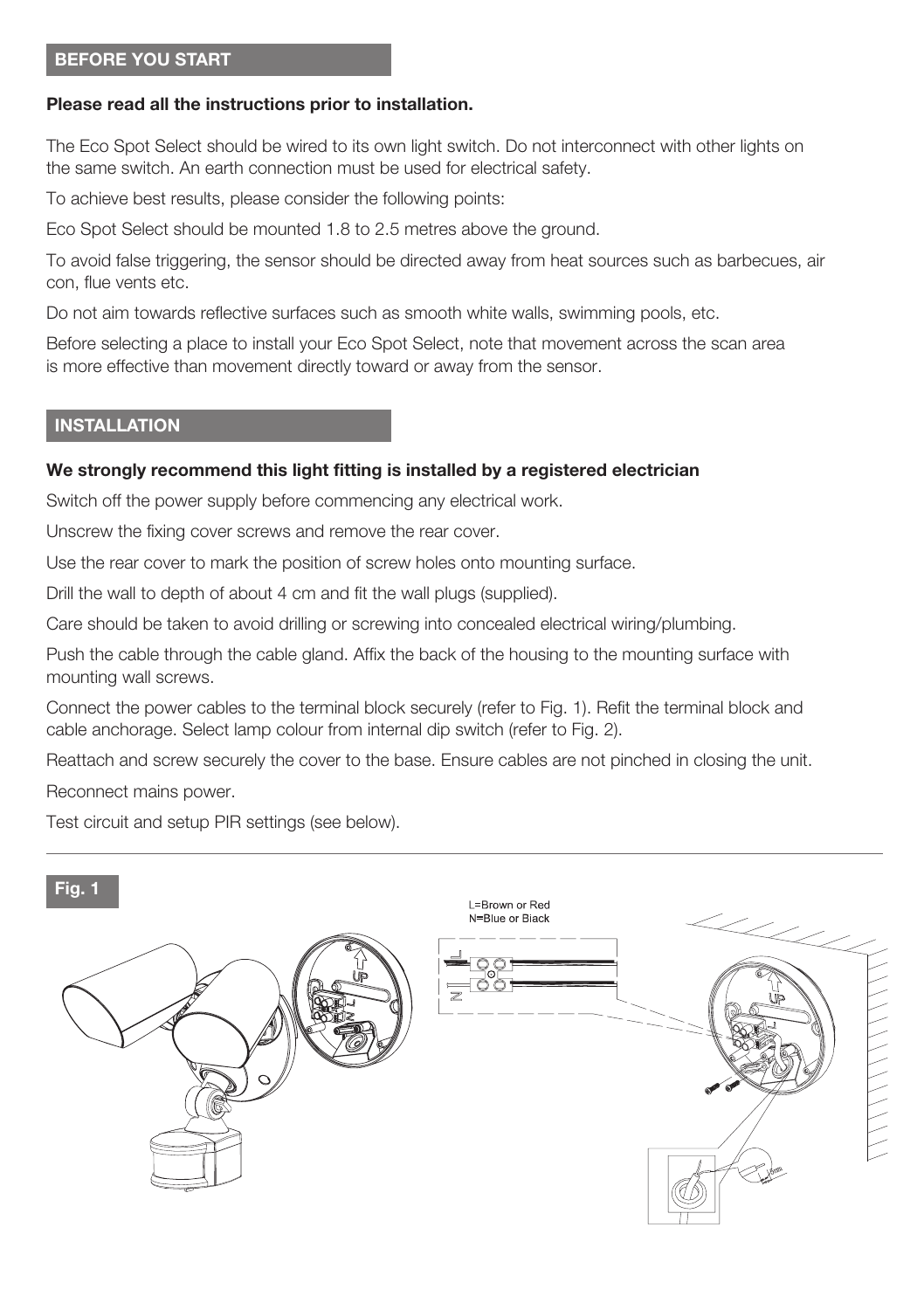

10 Sec  $\setminus$  4 Min  $\setminus$  3 mtr  $\setminus$  10 mtr **Night** Day

**Selecting lamp colour with power supply connected may cause irrepairable damage. Always disconnect at mains before making any colour seletion.**

#### **CALIBRATION**

The length of time the Eco Spot Select remains switched on after activation can be adjusted from  $(10±5)$  seconds to  $(4±1)$  minutes. Rotating the TIME knob to  $(+)$  or  $(-)$  will adjust the duration time accordingly.

**Note:** Once the light has been triggered by the PIR sensor any subsequent detection will restart the timed period.

The sensitivity means the maximum distance which PIR Sensor can be triggered by motion. Adjusting the SENS knob from (+) to (-) will adjust the sensitivity.

The LUX control module has <sup>a</sup> built-in sensing device (photocell) that detects daylight and darkness.

The  $(2)$  position indicates it will work at day and night, and in the  $(2)$  position - only at night. Set dial to operate at the desired level by adjusting the LUX knob.

#### **Setting up the sensor** (refer to Fig. 2)

Turn the LUX control knob to light  $( \circ )$  position, turn the wall switch on and wait 30 seconds for the control circuit to stabilise. Ensure that the TIME control is set at minimum

Direct the sensor toward the desired area to be scanned by adjusting the elbow joint and swivel joint on the sensor arm

Have someone move across the centre of the area to be scanned and slowly adjust the angle of the sensor arm until the unit senses the movement and triggers as desired. Adjust SENS dial to alter distance.

Adjust the TIME control to required setting.

If the lights are required to operate from dusk, wait for the desired light level, then slowly turn the LUX control knob towards daylight while someone walks across the centre of the detection area. When the lights switch on, release the LUX control knob. Set LUX control to suit your application.

**Note:** All PIR sensors are more sensitive in colder or dry weather than warmer weather.

You may need to make further adjustments to achieve your ideal light level setting. To avoid dust build-up and ensure proper functioning of the Eco Spot Select, wipe the sensor lens lightly with a damp cloth every 3 months.

Before any aiming adjustments, switch Eco Spot Select off and allow the hot lamp housings to cool. When adjusting lamp housings, ensure they are not touching or in close proximity (not less than 40mm) to sensor head, as heat from the lamp housing may impact operation of the PIR Sensor.